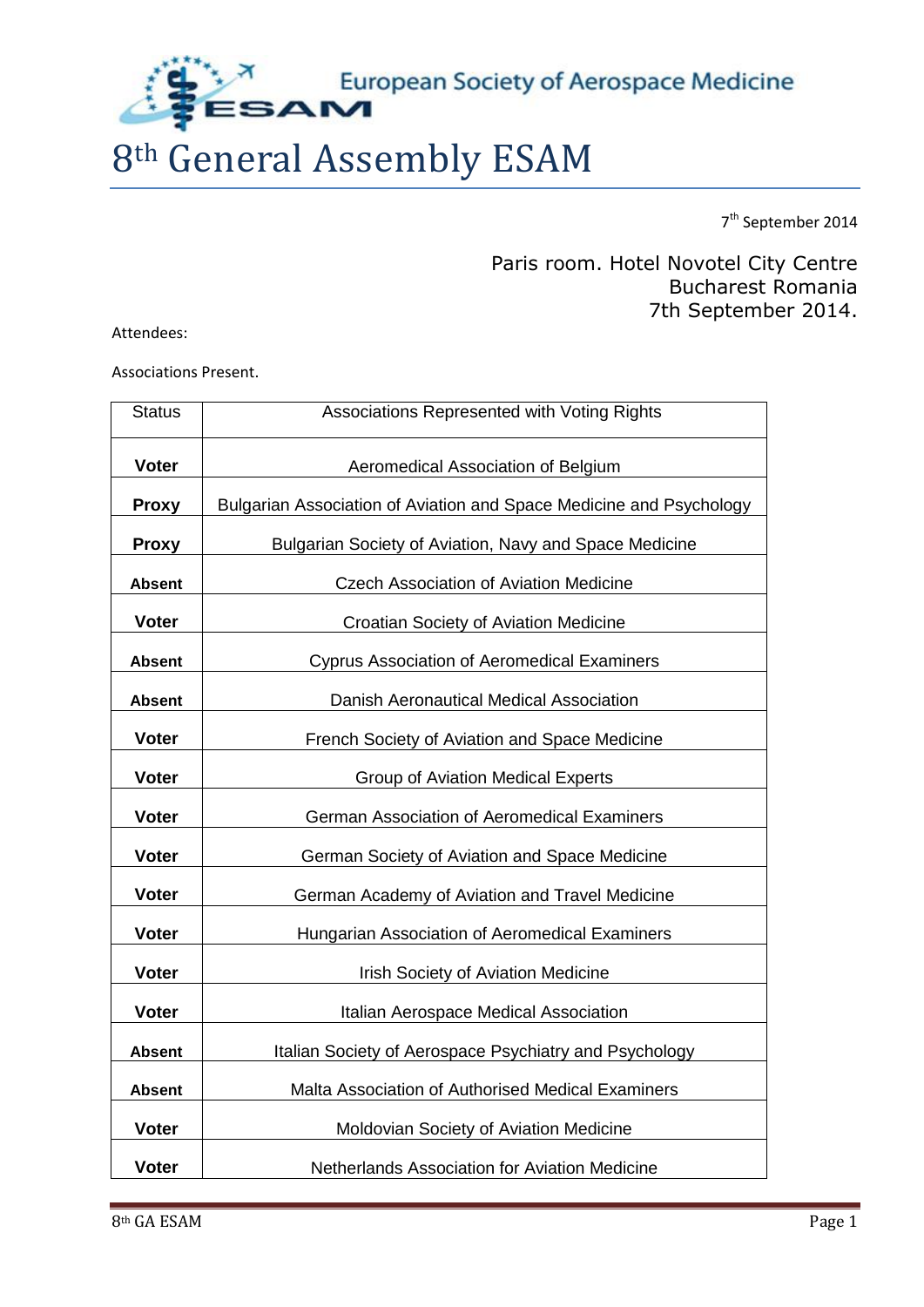

| <b>Voter</b>                                              | Norwegian Association of Aviation Medicine                 |  |  |  |
|-----------------------------------------------------------|------------------------------------------------------------|--|--|--|
| <b>Voter</b>                                              | Romanian Civilian Aeromedical Examiners Association        |  |  |  |
|                                                           |                                                            |  |  |  |
|                                                           | The Romanian Society of Aerospace Medicine<br><b>Proxy</b> |  |  |  |
| <b>Absent</b>                                             | Civil Aviation Medical Association                         |  |  |  |
| <b>Absent</b>                                             | Scottish Association of Approved Aeromedical Examiners     |  |  |  |
|                                                           |                                                            |  |  |  |
| <b>Serbian Aviation Medicine Society</b><br><b>Absent</b> |                                                            |  |  |  |
| <b>Absent</b>                                             | Spanish Society of Aerospace Medicine                      |  |  |  |
| <b>Absent</b>                                             | Slovenian Aerospace Medical Association                    |  |  |  |
|                                                           |                                                            |  |  |  |
| <b>Absent</b>                                             | Swedish Aero-Nautical Medical Association                  |  |  |  |
| <b>Proxy</b>                                              | <b>Swiss Society of Aviation Medicine</b>                  |  |  |  |
|                                                           |                                                            |  |  |  |
| <b>Voter</b>                                              | Association of Aviation Medical Examiners                  |  |  |  |
| <b>Absent</b>                                             | Group of Aeromedical Examiners of Ukraine                  |  |  |  |

### **1. Welcome by the President**

Kevin opened the General Assembly at 13:45. He thanked Cristian for all his work that resulted in this ECAM. He also thanked all those who had attended.

Kevin had been elected President Elect at the  $7<sup>th</sup>$  GA last year. The commencement of his term as President was announced, in accordance with the Statutes. His acceptance was acknowledged by the Assembly. The outgoing EC was thanked for their work over the past two years.

## **The Adjudicator Panel's result was announced by Declan as follows:**

- First Prize: Dr. René Maire.
- Second Prize: Dr. Stefan Drechsel.
- Poster Prize: Dr. Anna Kuzmina.

The winners were presented with their prizes by the President.

### **2. Self-introduction of the attending Associations, including proxy nominations.**

Those member Associations present identified themselves and were recorded for voting rights, along with those with Proxy voting rights.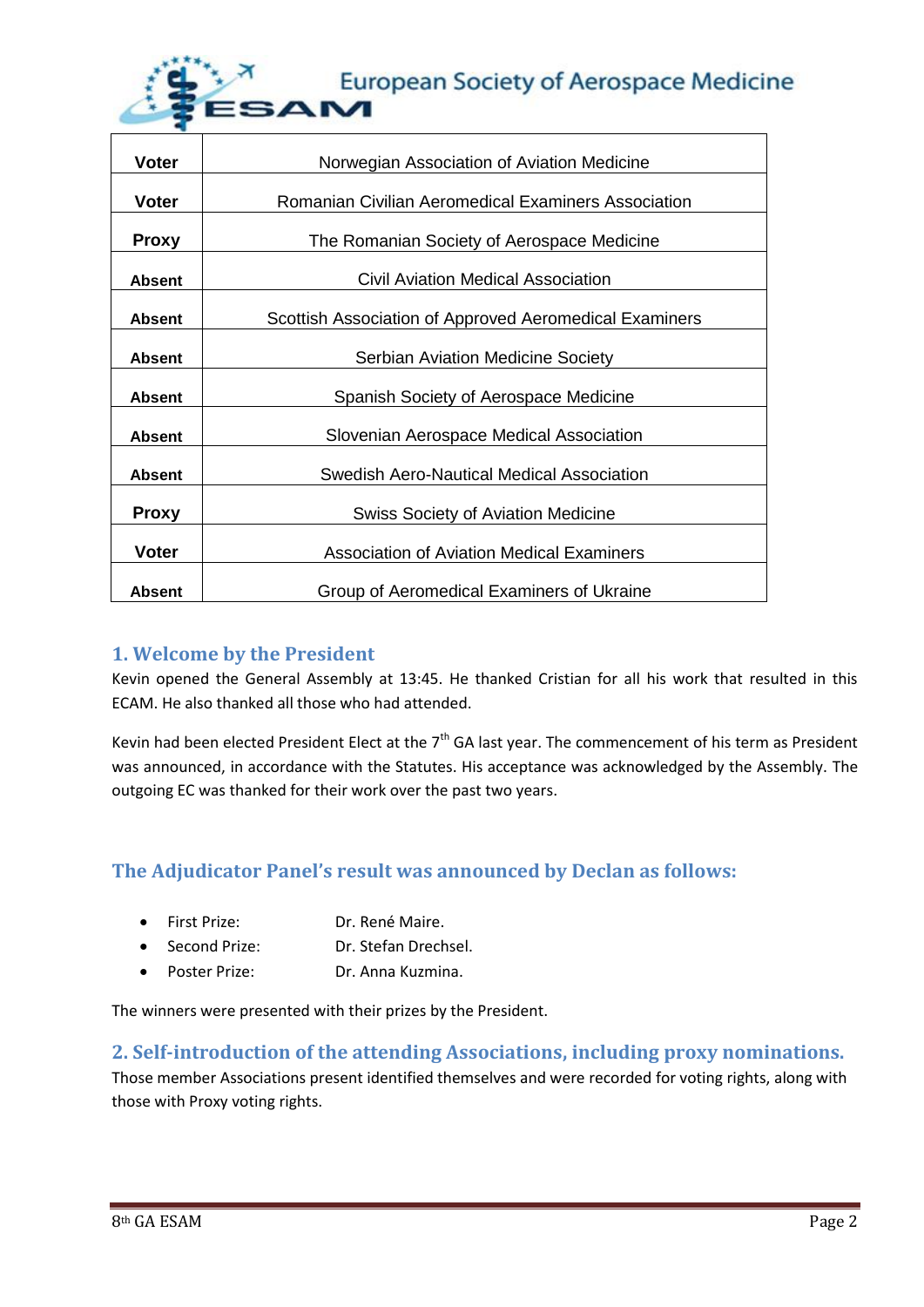

### **5. Nomination Committee Report. Dr Lilla Ungvary**

Dr. Lilla Ungvray, Chair of the Nominations Committee, recorded the Associations represented here today and those entitled to vote in accordance with the Statutes. Those present with a written proxy vote were also registered. Nineteen Associations were entitled to vote.

The candidates for the EC were invited to address the Assembly, stating a brief résumé and a declaration of the post for which they are seeking election.

#### **6. Election of Executive Committee guided by the Nomination Committee**

The list, Proxy Vote Consents and Election results are attached in [Appendix A.](EC_Elections_2014.PDF)

### **7. Presentation of the election results.**

Voting took place under the direction and supervision of the Nominations Committee. The voting cards, counts and results are available for examination. The results were announced, the successful candidate invited to accept the election and their acceptance was sought and given before the Assembly.

|           | $\bullet$ 1 <sup>st</sup> Vice President | Anthony Wagstaff       | $15/19$ votes            |
|-----------|------------------------------------------|------------------------|--------------------------|
|           | • $2^{nd}$ Vice President                | <b>Vincent Feuille</b> | 15/18 votes, 1 abstained |
| $\bullet$ | <b>Secretary General</b>                 | Declan Maher           | 18/19 votes              |
|           | Treasurer                                | Jochen Hinkelbein      | 18/19 votes              |
| $\bullet$ | <b>Communications Director</b>           | <b>Cristian Panait</b> | $15/19$ votes            |
| $\bullet$ | Director without portfolio               | Felix Strollo          | 19/19 votes              |
| $\bullet$ | Auditor                                  | Marc Andre Poulet      | 19/19 votes              |
|           | Auditor                                  | Ramon                  | 19/19 votes              |

The incoming EC was welcomed by the Assembly. The election of the EC was complete.

#### **3. Reports from:**

| <b>President's Report.</b>         | <b>Appendix B</b>  |
|------------------------------------|--------------------|
| <b>Secretary General's Report.</b> | <b>Appendix C</b>  |
| <b>Treasurer's Report.</b>         | <b>Appendix D</b>  |
| <b>Auditor's Report.</b>           | Not yet available. |

#### **4. Advisory Board Committee Report: [Appendix E](AB%20report%20GA%202014%20Bucharest.pdf)**

#### **8. Reports**

- EASA liaison. Dr Roland Vermeiren
- AsMA Collaboration. Dr Phil Scarpa. President. Aerospace Medical Association.